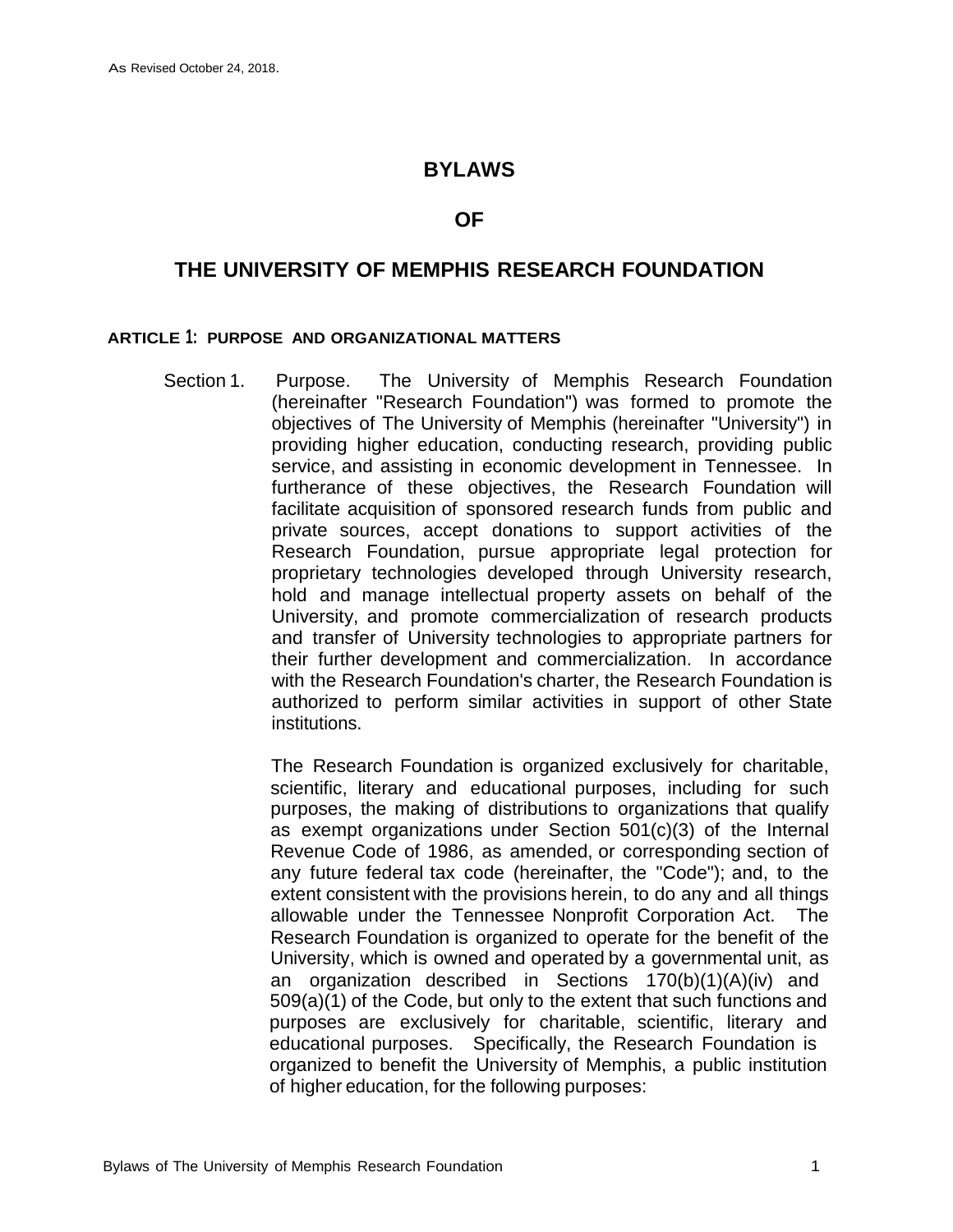- a. developing and administering sponsored research and other projects conducted by the faculty and staff of the University of Memphis;
- b. coordinating a sponsored research program for the University of Memphis;
- c. encouraging, promoting, and aiding in the fulfillment of the educational, service and research functions of the University; and
- d. using and applying the whole or any part of the income and principal received exclusively for charitable, educational, and scholarly purposes; and
- e. encouraging, promoting and aiding the transfer of technologies generated in the course of research conducted by University faculty, staff and students.
- Section 2: Powers. The Research Foundation is empowered to and may exercise all rights and powers conferred on nonprofit corporations under the laws of Tennessee, or which may hereafter be conferred, including the power to contract, rent, buy or sell personal or real property, borrow money, seek gifts, grants or other forms of aid, to enter into any form of financing arrangement with any lending institution, investor or governmental entity in connection with its activities, and to sue or be sued; provided however, that the Research Foundation shall not, except to an insubstantial degree, engage in any activities or exercise any powers that are not in furtherance of the primary purposes of the Research Foundation, as set forth above. Specifically and without limiting the general powers granted to the Research Foundation under Tennessee law, the Research Foundation shall have the following powers:
	- a. to encourage, promote and carry on scholarly research and allied supportive activities, including studies, experiments, investigations, and tests in all fields of knowledge; to promote and develop the scientific and commercial value of inventions, discoveries and processes; and to provide financial support for the publication and distribution of the results thereof;
	- b. to encourage, promote and carry on projects which will fulfill the research, teaching, and service functions of the University;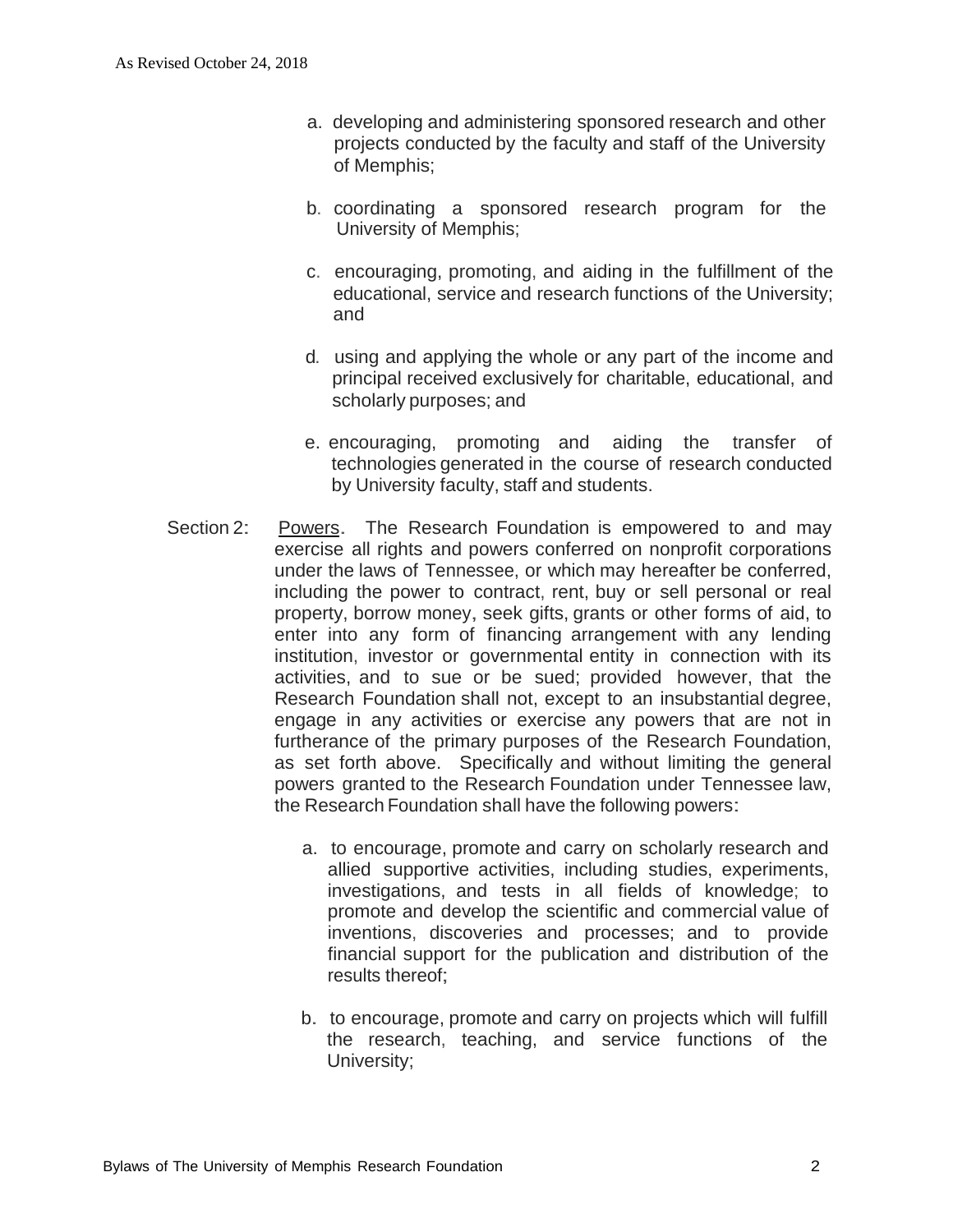- c. to accept, negotiate, and enter into contracts to support research, teaching, and service functions by the faculty and staff of the University;
- d. to accept, administer, and disburse gifts, grants, and bequests of property of every kind or to hold said property in trust in such a manner as the Research Foundation deems appropriate for the furthering of the purposes of the Research Foundation;
- e. to provide or assist in providing funds, scholarships, fellowships, professorships, support services and facilities for scientific and other research by which discoveries, inventions, and publications for the advancement of humankind may be developed and to determine the appropriate use of such discoveries, invention, and publications, and to make gifts or enter into agreements or contracts with other corporations, organizations, institutions of person for this purpose and to pay the necessary and appropriate expense therefore;
- f. to apply for, take out, receive (by purchase or gift), hold, administer, license and dispose of patents, patent rights, copyrights, licenses, assignments of inventions, discoveries, processes, secrets, and other intellectual property protection for any inventions or publications, and the income thereof, provided, however, that all income from all such sources shall be devoted to the scientific, charitable, and educational purposes of the Research Foundation, and none of such income shall accrue to any officer, director, or employee of the Research Foundation for remuneration for services, except as an inventor or author of a project;
- g. to receive grants from government or other sources and to distribute such grants for the support of scientific, educational, and other research;
- h. to sell, exchange, convey, mortgage, lease, transfer, or otherwise dispose of any such property, both real and personal, as the purposes of the Research Foundation may require, subject to such limitations as may be prescribed by law;
- i. to invest and reinvest its funds in such stocks, bonds, debentures, mortgages, or in other such securities and property as its Board of Directors shall deem advisable,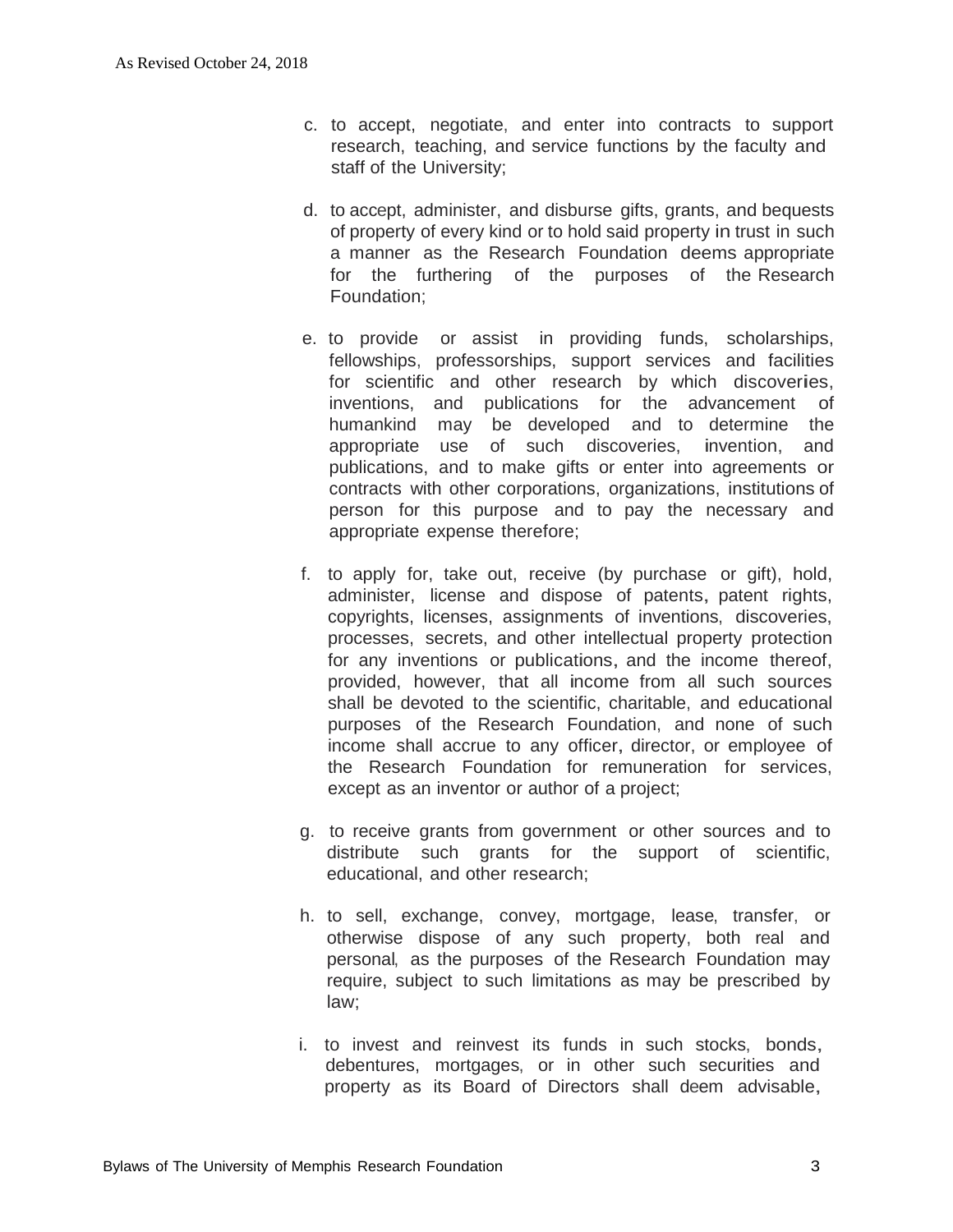subject to the limitations and conditions contained in any bequest, devise, grant, or gift, provided such limitations and conditions are not in conflict with the provisions of the Internal Revenue Code and its Regulations as they now exist or as they may be hereafter amended;

- j. to engage in all other activities which support and effectuate the purposes of the Research Foundation and which are not prohibited by law.
- Section 3: Prohibited Activities. Notwithstanding any other provision of these Bylaws, the Research Foundation shall not carry on any other activities not permitted to be carried on by an organization exempt from federal income tax under Section 501(c)(3) of the Code, as amended, or the corresponding provision of any future United States Internal Revenue Law. No substantial part of the activities of the Research Foundation shall be the carrying on of propaganda, or otherwise attempting to influence legislation, and the Research Foundation shall not participate in or intervene in (including the publishing or distribution of statements for) any political campaign on behalf of any candidate for public office.

No part of the net earnings of the Research Foundation shall inure to the benefit of, or be distributable to, its Directors, members, officers, or any private individual, except that the Research Foundation shall be authorized and empowered to pay reasonable compensation for services rendered, and no Director, officer, or any private individual shall be entitled to share in the distribution of any of the corporate assets upon dissolution of the Research Foundation.

Notwithstanding anything herein to the contrary, at any time during which it is deemed a private foundation, the Research Foundation shall distribute its income for each taxable year at such time and in such manner as not to become subject to the tax on undistributed income imposed by Section 4942 of the Code, as amended, or corresponding section of any future federal tax code; the Research Foundation shall not engage in any act of self-dealing as defined in Section 4941(d) of the Code, as amended, or corresponding section of any future federal tax code; the Research Foundation will not retain any excess business holdings as defined in Section 4943(c) of the Code, as amended, or corresponding section of any future federal tax code; the Research Foundation shall not make any investments in such manner as to subject the Research Foundation to the tax under Section 4944 of the Code, as amended, or corresponding section of any future federal tax code;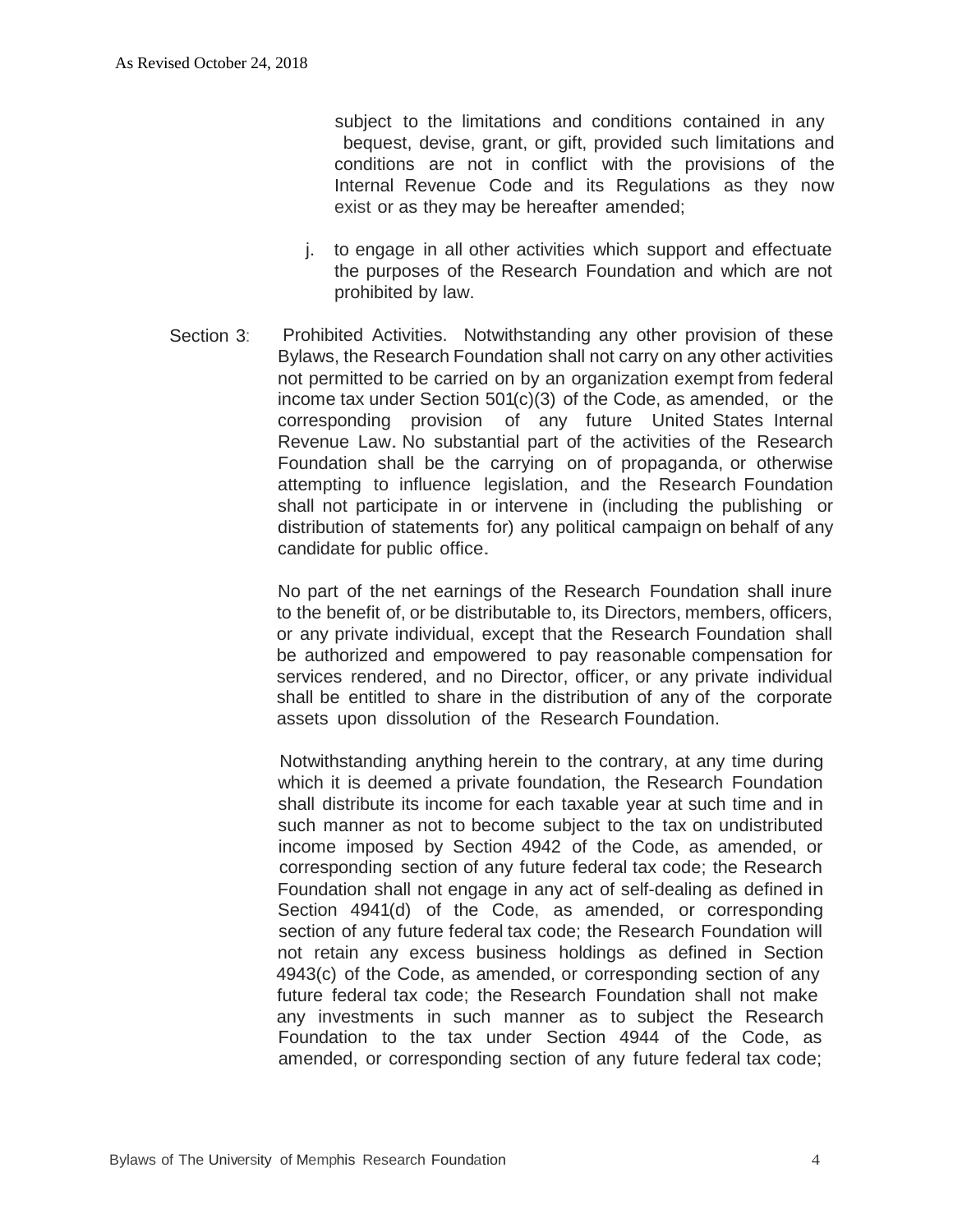and the Research Foundation shall not make any taxable expenditures as defined in Section 4945(d) of the Code, as amended, or corresponding section of any future federal tax code.

- Section 4: Tax-Exempt Status. It is intended that the Research Foundation shall have the status of a corporation that is exempt from federal income taxation under Section 501(a) of the Code as amended, or corresponding section of any future federal tax code and more specifically shall be an organization described in Section 501(c)(3) of the Code. These Bylaws shall be construed accordingly, and all powers and activities of the Research Foundation shall be limited accordingly.
- Section 5: Dissolution. Upon dissolution of the Research Foundation, all of the remaining assets and property of the Research Foundation shall, after the payment of the debts of the Research Foundation and the necessary expenses incident to such dissolution, be distributed, at the discretion of the Board of Directors of the Research Foundation, to the University of Memphis, for one or more exempt purposes within the meaning of Section 501(c)(3) of the Code, as amended, or corresponding section of any future federal tax code, or to one or more other tax exempt organizations which are operated in furtherance of one or more of this organization's exempt purposes, or to the federal government, or to a state or local government, for a public purpose. Subject to the foregoing in all instances upon dissolution or termination, the assets of the Research Foundation shall be distributed in accordance with the provisions of Tennessee Code Annotated Section 48-64-106 and the Tennessee Nonprofit Corporation Act, as they now exist and as they may hereafter be amended or adopted.

#### **ARTICLE II: PLACE OF BUSINESS**

The principal place of business of The University of Memphis Research Foundation shall be FedEx Institute of Technology, The University of Memphis, 365 Innovation Drive, Suite 303, Memphis, TN 38152-3115. Other places of business may be designated by the Board of Directors as required.

#### **ARTICLE Ill: MEMBERSHIP**

The University of Memphis Research Foundation does not have members.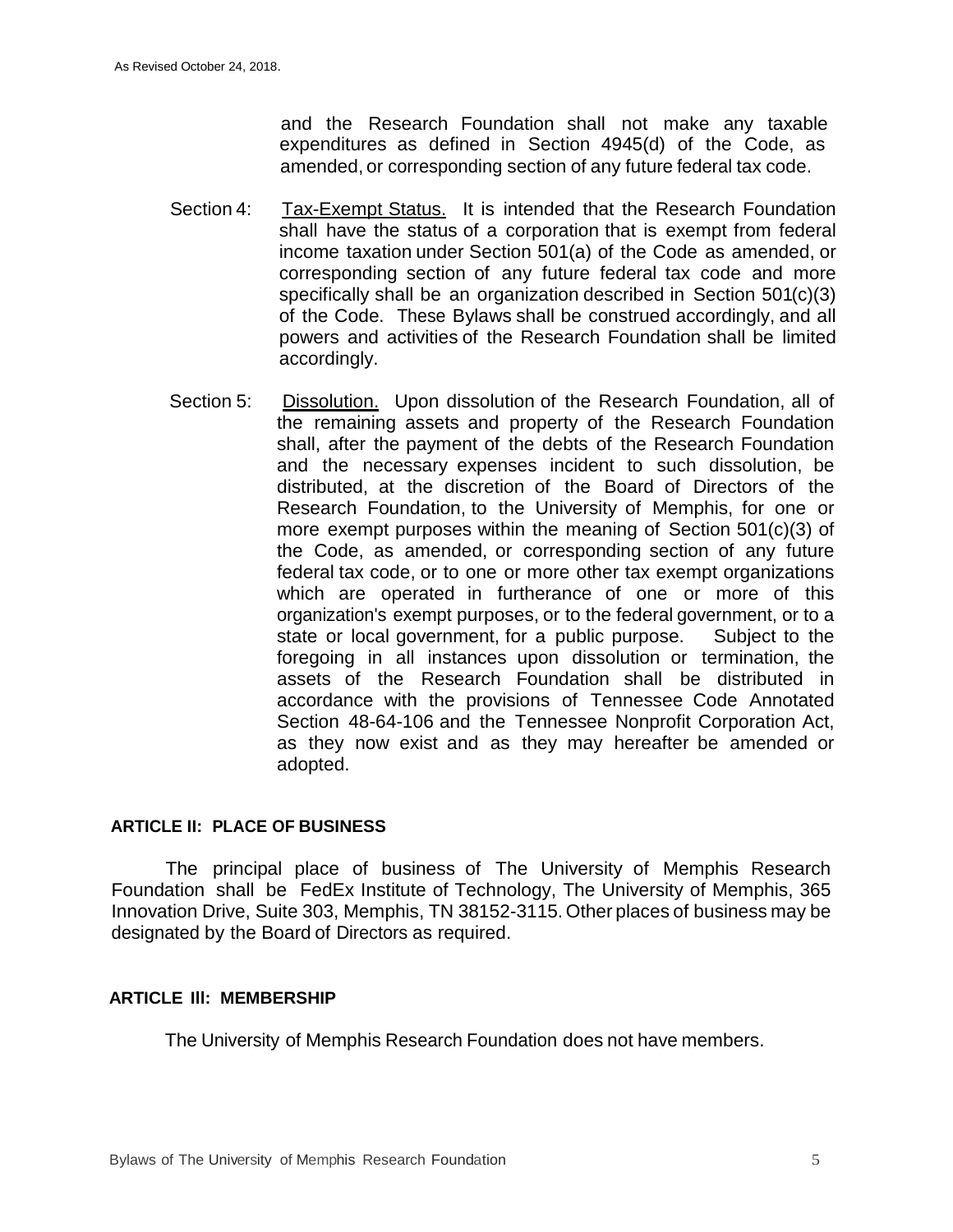#### **ARTICLE IV: BOARD OF DIRECTORS**

- Section 1. General Powers. The Board of Directors of The University of Memphis Research Foundation shall exercise all powers described under the Tennessee Nonprofit Corporation Act, T.C.A. §48-51-101 *et seq.* All property and business of the Research Foundation shall be managed by the Board of Directors, who may appoint or employ such persons as may be necessary to assist in the management of Research Foundation property and business. Terms and conditions of any such appointment or employment shall be at the discretion of the Board**.**  The Board of Directors shall also be responsible for developing policies and procedures concerning the operation of the Research Foundation including policies for solicitation, acceptance and management of grants, contracts and donations in support of the mission of the Research Foundation.
- Section 2. Masculine/Feminine. Whenever used throughout these Bylaws, the masculine gender may include the feminine and the feminine gender may include the masculine.
- Section 3. Number of Directors. The number of voting members of the Board of Directors shall be thirteen (13) or such other number as may be designated by resolution of a majority of the members of the Board of Directors, provided that the number of voting members shall never be more than fifteen (15) nor less than five (5).
- Section 4. Composition of Board. The initial (founding) Board of Directors shall be composed of thirteen (13) voting members which shall consist of University Directors and At-Large Directors (as further described and defined herein). The Incorporator shall appoint the initial Board of Directors as directed by the President of the University of Memphis, with the advice of the Provost. The composition of the Board of Directors will be as indicated herein below.
	- A. University Directors. At least two (2) members and no more than one less than a majority of the Board of Directors shall be employees of the University and shall be appointed by the President of the University.

If, at any time, a University employee serves as Executive Director of the Research Foundation, that individual will serve as a nonvoting, ex officio member of the Board of Directors.

B. At-Large Directors. Non-employees of The University of Memphis shall make up a majority of the Board of Directors. These At-Large Directors shall be selected from individuals with expertise in banking, business, technology, research, technology transfer and commercialization, law or other fields relevant to the business of the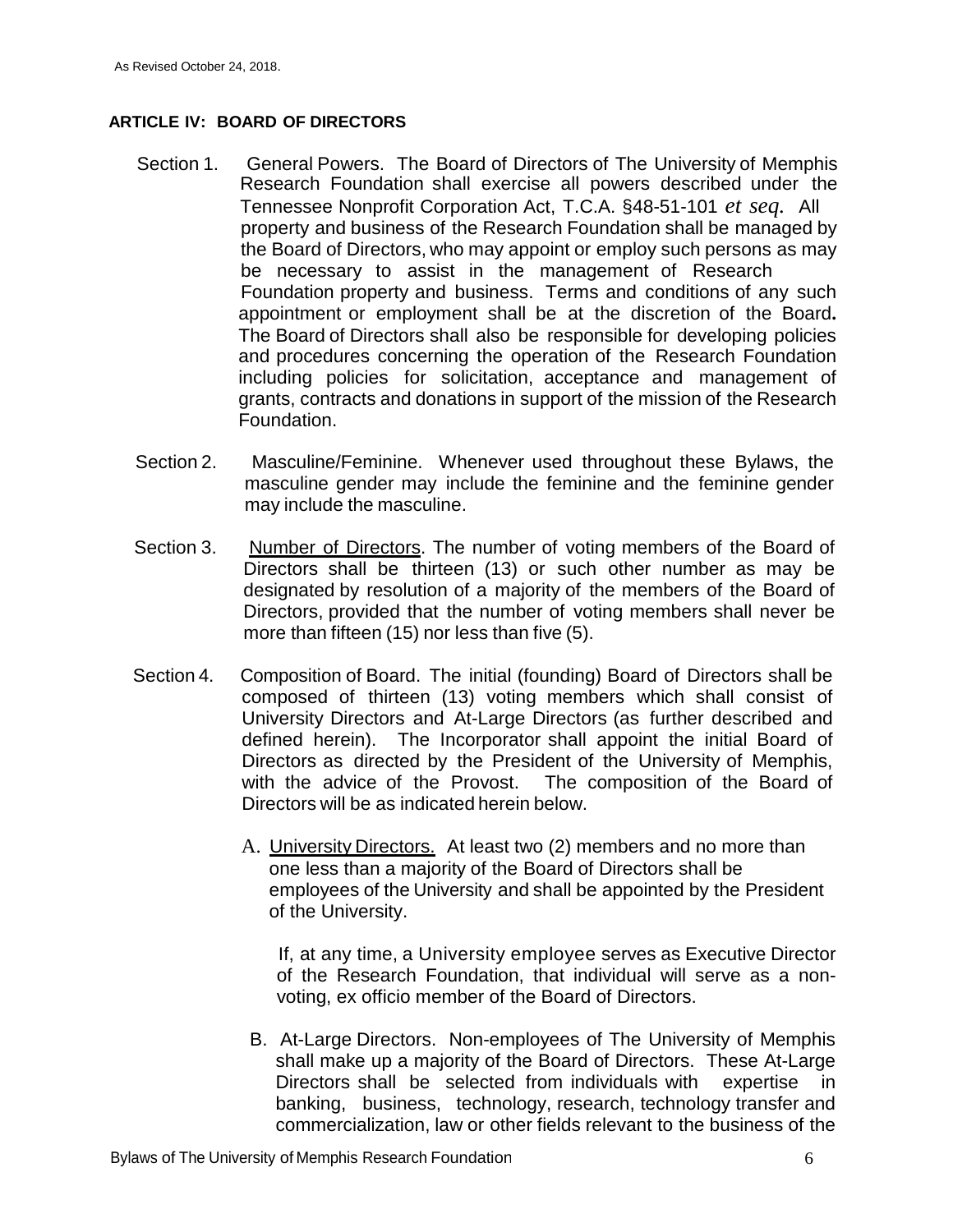Research Foundation. At least one (1) member of the Board of Directors who is not employed by the University shall be an alumnus of The University of Memphis.

### Section 5. Procedures and Terms for Appointment to the Board of Directors.

A. After the expiration of the terms of office of the initial Board of Directors, the At-Large Directors shall be elected to the Board by a vote of the then-existing Board of Directors. The initial slate of At-Large Directors shall be appointed by the Incorporator at the direction of the President of the University in her capacity as Chair of the Board of Directors of the Research Foundation, in consultation with the Provost. The Board of Directors may remove any Director for cause. The slate of all subsequent At-Large Directors to be elected or proposed to be elected to the Board of Directors shall be in compliance with the requirements of Article IV, Section 4 and shall be determined in consultation with the President of the University. The replacement for any position held by a University Director which becomes vacant or has an expired term shall be appointed by the President of the University.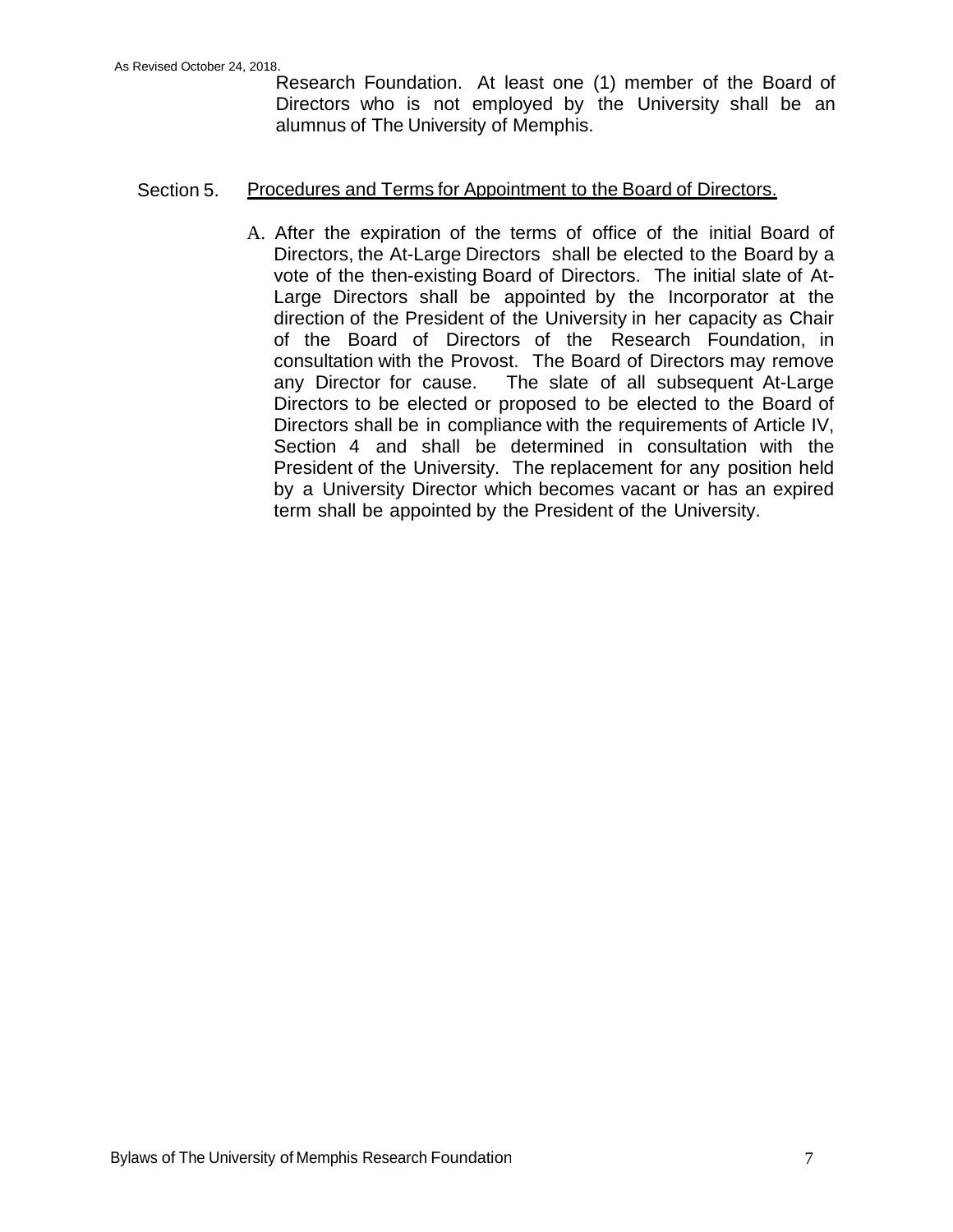- B. With the exception of University Directors as listed in Section 4 (A), the terms of members of the Board of Directors shall expire in alternate years such that no more than two members of the Board of Directors' terms of service shall expire in the same year. For the initial Board of Directors, two (2) of the At-Large Directors shall have a one (1) year term, two (2) of the At-Large Directors shall have a two (2) year term, and two (2) of the At-Large Directors shall have a three (3) year term. The initial At-Large Directors will be assigned to the respective terms by the Incorporator at the direction of the President of the University. The University Directors appointed to serve as initial members of the Board shall serve three year terms.
- C. All subsequent terms shall be three years, unless a Director is serving by virtue of their employment position with the University.
- Section 6. Interim Appointments. Upon the death, extended illness, resignation, or other circumstances of termination of an individual Board member's service, a similarly qualified individual shall be appointed by the Chair of the Board of Directors to complete the unexpired term. The replacement appointment shall be made within 30 days of termination the Board member's service.
- Section 7. Successive Terms. Individual members of the Board of Directors may be elected to serve successive terms.
- Section 8. Compensation. A Director shall not receive financial or other compensation for performance of his or her duties as a Director, but with prior approval of the Chair of the Board, may be reimbursed for any personal funds expended in the performance of his or her duties as a member of the Board of Directors. Directors who serve as officers of the Research Foundation may be compensated for work done in fulfilling these duties as indicated in Article V, Section 9 (C).
- Section 9. Discharge of Duties. A Director shall discharge his or her duties as a Director, including his or her duties as a member of a committee, in good faith, with the care an ordinarily prudent person in a like position would exercise under similar circumstances, and in a manner he or she reasonably believes to be in the best interests of the Research Foundation. In discharging his or her duties, a Director shall be entitled to rely on information, opinions, reports, or statements, including financial statements and other financial data, if prepared or presented by: (i) one (1) or more officers or employees of the Research Foundation whom the Director reasonably believes to be reliable and competent in the matters presented; (ii) legal counsel,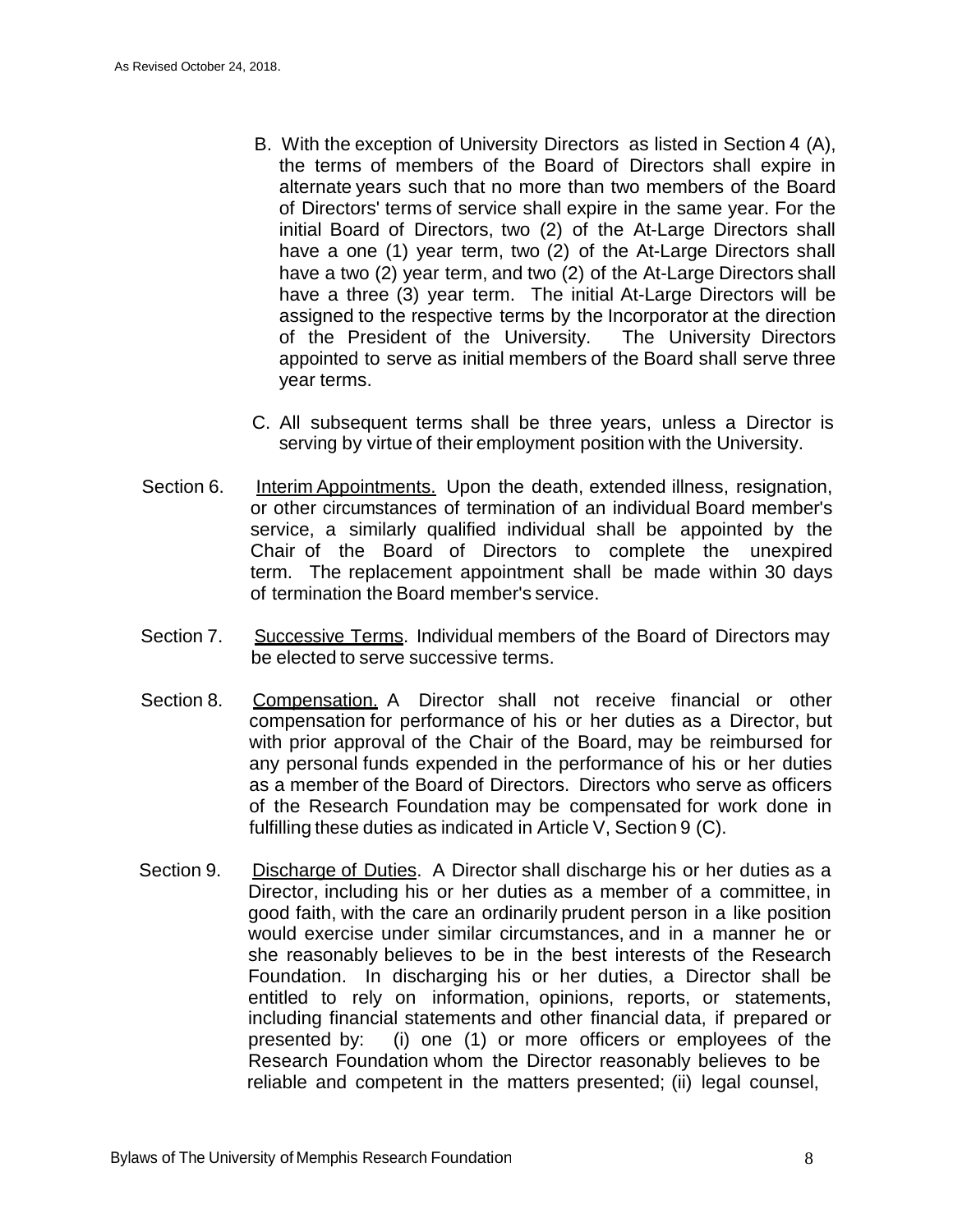public accountants, or other persons as to matters the Director reasonably believes are within the person's professional or expert competence; or (iii) a committee of the Board of Directors of which he is not a member, as to matters within its jurisdiction, if the Director reasonably believes the committee merits confidence. However, a Director is not acting in good faith if he has knowledge concerning the matter in question that makes reliance otherwise permitted by this By-Law unwarranted. A Director shall not be liable for any action taken as a Director, or any failure to take any action, if he has performed the duties of his or her office in compliance with this By-Law or if he is immune from suit pursuant to the provisions of Section 48-58-601 of the Tennessee Nonprofit Corporation Act, as now in effect or as may be hereafter amended. A Director shall not be deemed to be a trustee with respect to the Research Foundation or with respect to any property held or administered by the Research Foundation, including without limitation, property that may be subject to restrictions imposed by the donor or transferor of such property.

### **ARTICLE V: OFFICERS**

- Section 1. Officers. The Officers of the Board of the Directors of the Research Foundation shall be a Chair, Vice Chair, Secretary, Treasurer and the Executive Director of the Research Foundation. The Board of Directors shall, in its discretion, appoint or employ such additional Officers as may be necessary to conduct the business of the Research Foundation. Each officer so appointed shall hold office at the pleasure of the Board, and shall exercise such powers and perform such duties as assigned by the Board. The initial officers shall be appointed by the Incorporator at the direction of the President of the University in her capacity as Chair of the Board of Directors of the Research Foundation, in consultation with the Provost.
- Section 2. Chair of the Board of Directors. The President of the University shall serve as Chair of the Board of Directors of the Research Foundation at all times, and he or his designee shall preside over all meetings of the Board of Directors. The Chair shall fulfill all duties and obligations and have all of the rights of a "President" as defined in Sections 48-58-401 and 48-58-402 of the Tennessee Nonprofit Corporation Act.
- Section 3. Vice Chair. The Vice Chair shall be a non-University employee member of the Board of Directors, and shall be responsible for any and all duties designated by the Chair. In addition, the Vice Chair shall assume the duties of the Chair when the Chair is unable to fulfill these duties.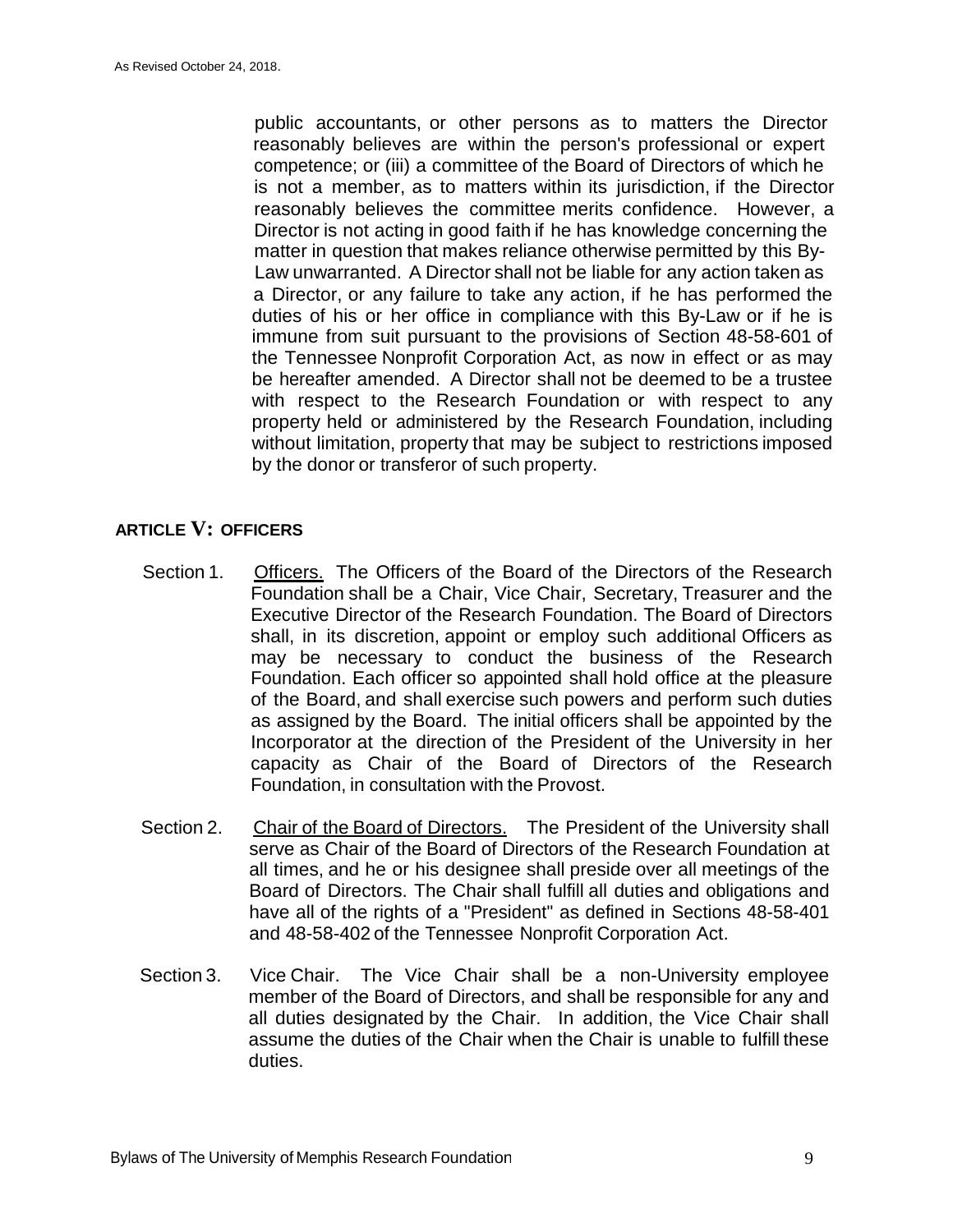- Section 4. Executive Director of the Research Foundation. The Executive Director of the Research Foundation shall be appointed by the Chair of the Board of Directors of the Research Foundation. This person shall report directly to the Chair of the Research Foundation and be responsible to the Board of Directors of the Research Foundation. Duties of the Executive Director of the Research Foundation are described in Section 9.
- Section 5. Secretarv of the Research Foundation. The Secretary of the Research Foundation shall be a member of the Board of Directors of the Research Foundation and shall be elected by the Board of Directors. The Secretary will be responsible for taking and maintaining minutes of all Board of Directors meetings as well as for maintaining corporate records books, and for other duties as assigned by the Board of Directors. The Secretary may be the same individual as the Treasurer.
- Section 6. Treasurer of the Research Foundation. The Treasurer of the Research Foundation shall be a member of the Board of Directors and shall be elected by the Board of Directors. The Treasurer will serve as chief financial officer for the Research Foundation. The Treasurer will review monthly balance sheets prepared by the Executive Director of the Research Foundation, ensure that an annual budget is prepared and approved by the Board of Directors, arrange for annual external audits**,** and perform other duties as assigned by the Board of Directors, and ensure that Federal tax returns and annual reports to the state are filed in a timely manner. The Treasurer may be the same individual as the Secretary.
- Section 7. Terms. The term of office of the Vice Chair, the Secretary and the Treasurer of the Research Foundation shall be two (2) years. Any officers may be reelected for successive terms.
- Section 8. Successors. If the office of any Officer becomes vacant by reason of death, resignation, removal, disqualification, or otherwise, the Board of Directors of the Research Foundation may elect a successor who shall hold office for the remaining term of the vacant office.
- Section 9. Duties of the Executive Director.
	- A. The Executive Director of the Research Foundation shall have and exercise general control and supervision over the financial and business affairs of the Research Foundation and shall perform such other duties and exercise such other powers as may be assigned to him by the Board of Directors as necessary for the continued operation of the Research Foundation. The Executive Director shall report directly to the Chair of the Board, and be responsible to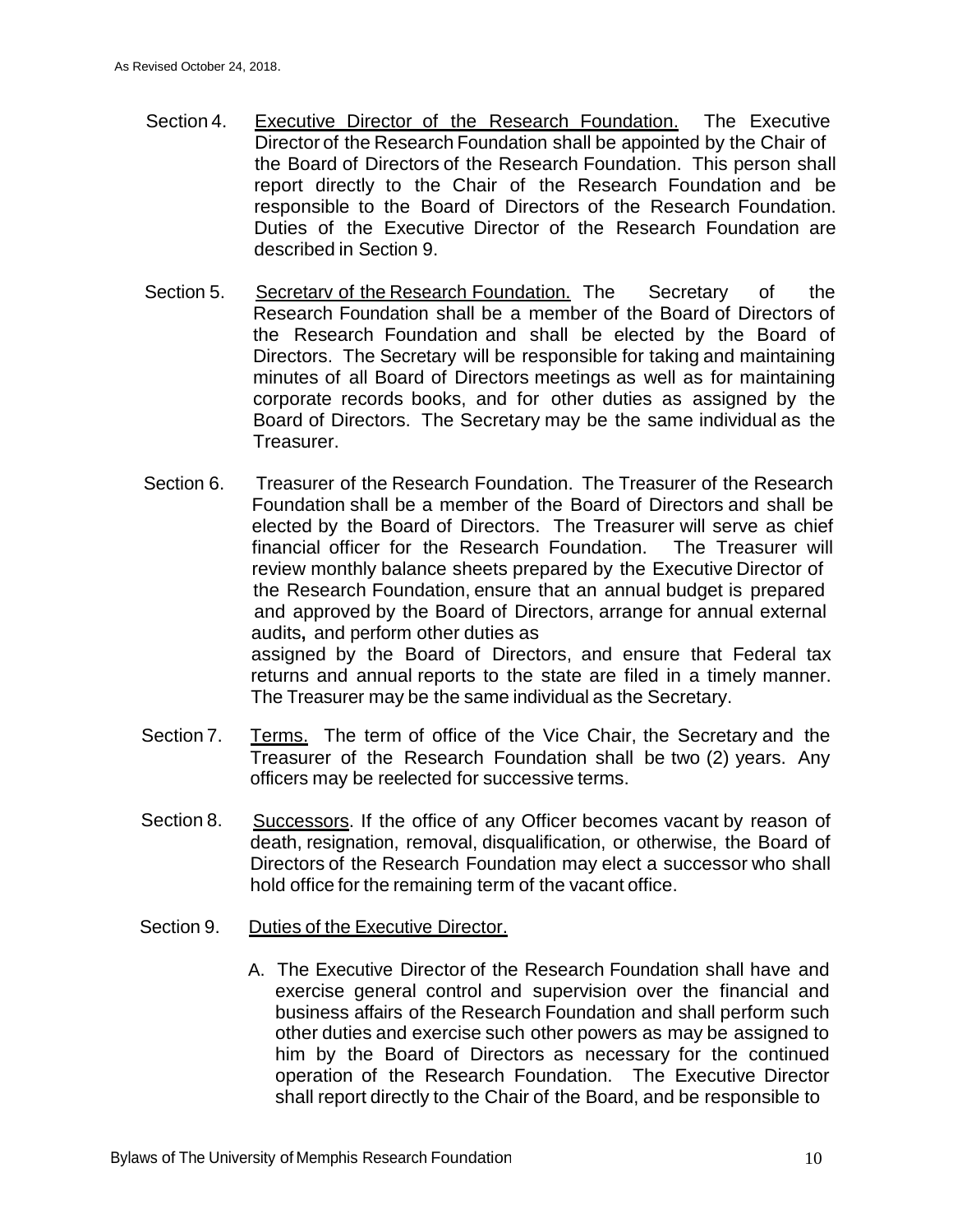the Board of Directors for the operation of all business and financial dealings of the operation of the Research Foundation. The Executive Director may be either: (1) an employee of the Research Foundation who receives compensation for services directly from the Research Foundation, or (2) an employee of the University.

- B. The Executive Director of the Research Foundation shall make an annual report to the Board of Directors with respect to the Research Foundation's property and business activities, and shall provide information to the Board of Directors as requested from time to time for review and consideration by the Board.
- C. The Executive Director, Treasurer and Secretary of the Research Foundation may be compensated for their services at a rate determined and set by the Board of Directors.
- Section 10. Discharge of Duties. An officer with discretionary authority shall discharge his or her duties under that authority in good faith, with the care an ordinarily prudent person in a like position would exercise under similar circumstances, and in a manner he or she reasonably believes to be in the best interest of the Research Foundation. In discharging his or her duties, an officer shall be entitled to rely on information, opinions, reports or statements, including financial statements and other financial data, if prepared or presented by: (i) one (1) or more officers or employees of the Research Foundation whom the officer reasonably believes to be reliable and competent in the matters presented; or (ii) legal counsel, public accountants, or other persons as to matters the officer reasonably believes are within the person's professional or expert competence. However, an officer is not acting in good faith if he or she has knowledge concerning the matter in question that makes the reliance otherwise permitted by these Bylaws unwarranted. An officer shall not be liable for any action taken as an officer, or any failure to take any action, if he or she has performed the duties of the office in compliance with these Bylaws.

# **ARTICLE VI: COMMITTEES**

- Section 1. Establishment of Committees. The Board of Directors may establish standing or *ad hoc* committees as the Board may determine to be necessary to the Research Foundation, and such committees shall have the powers and duties prescribed to them by the Board of Directors.
- Section 2. Authorization to Act. An act, or authorization of an act, by any committee created by the Board of Directors, within the authority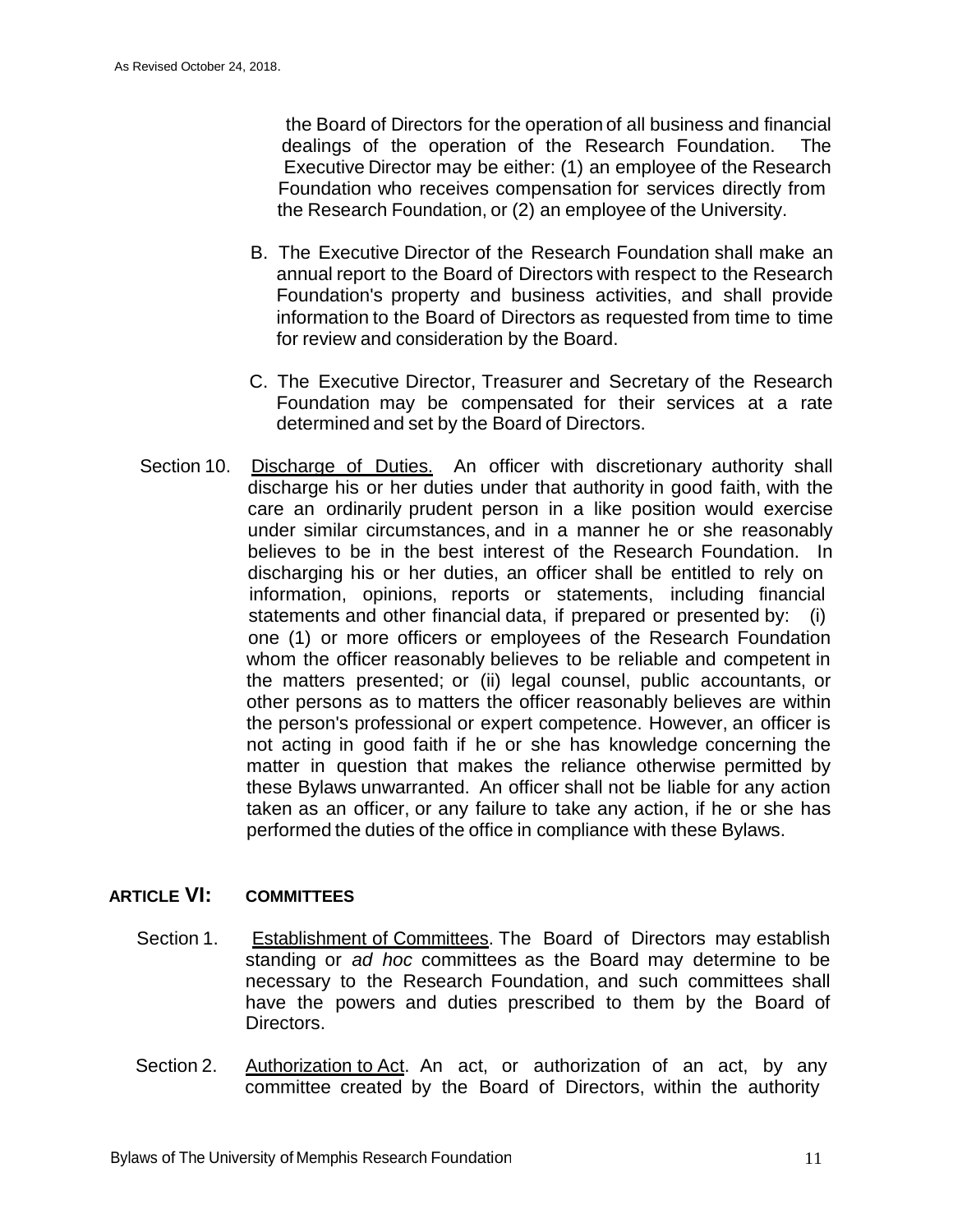delegated to it, shall be as effective as though the act were performed, or authorized to be performed, by the Board. However, no such committee shall have the authority of the Board of Directors in reference to amending, altering, or repealing the bylaws; electing, appointing, or removing any member of any such committee or any Director or officer of the Research Foundation; amending the articles of incorporation; adopting a plan of merger or adopting a plan of consolidation with another corporation; authorizing the sale, lease, exchange, or mortgage of all or substantially all of the property and assets of the Research Foundation; authorizing the voluntary dissolution of the Research Foundation or revoking proceedings therefor; adopting a plan for the distribution of the assets of the Research Foundation; or amending, altering, or repealing any resolution of the Board of Directors. The designation and appointment of any such committee and the delegation thereto of authority shall not operate to relieve the Board of Directors, or an individual Director, of any responsibility imposed on it or him or her by law. Committees shall at all times remain subject to the control and supervision of the Board of Directors.

- Section 3. Executive Committee. The Executive Committee of the Board of Directors shall supervise the immediate operation of the Research Foundation and resolve problems that may arise between meeting dates of the Board of Directors.
	- A The Executive Committee shall be empowered with the authority given it by the Board of Directors, and shall exercise the authority given by the Board in dealing with matters that may arise between meeting dates of the Board of Directors.
	- B. The Executive Committee shall not have authority to recommend or elect Directors or to remove from office any officers or committee members appointed by the Board of Directors.
	- C. The Executive Committee shall consist of the Officers of the Board of Directors.
- Section 4. Committee Members. Members of committees established by the Board of Directors need not be members of the Board and shall serve such terms as determined by the Board.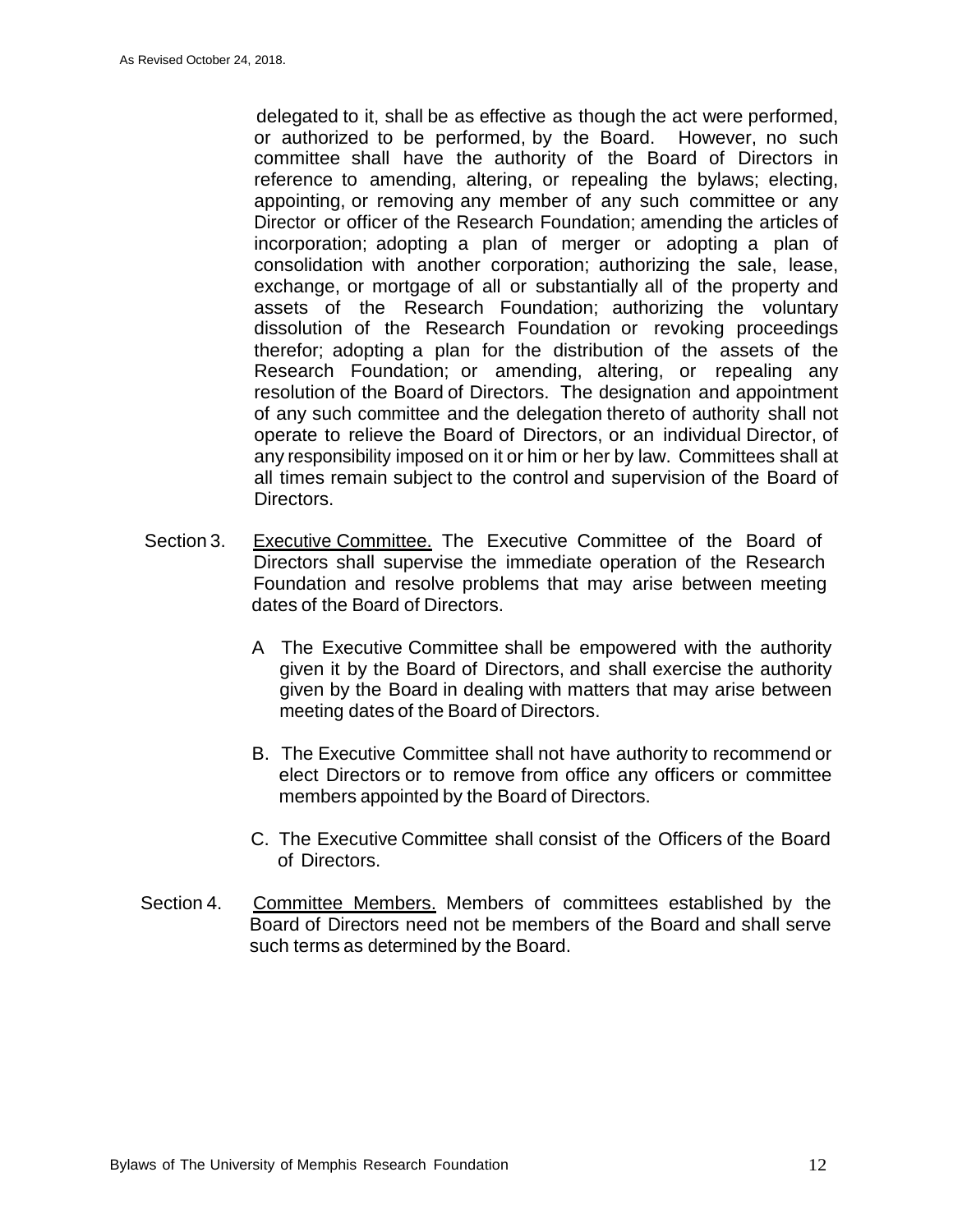### **ARTICLE VII: MEETINGS OF THE BOARD**

- Section 1. Purpose. The purpose of the meetings of the Board of Directors shall be to transact any and all business of the Research Foundation including but not limited to appointment of members of the Board of Directors, ratification of acts of the Board undertaken since the last meeting, ratification of acts of committees undertaken since the last Board meeting, and changes to the Research Foundation Bylaws.
- Section 2. Location. Meetings of the Board of Directors of The University of Memphis Research Foundation shall be held at the principal office of the Research Foundation or at any such other place as chosen by a majority of the Board members.
- Section 3. Frequency. Board meetings shall be held semi-annually, except that special meetings may be called in the time period between meetings as needed to conduct the business of the Research Foundation. The Executive Director shall give notice of regular meetings of the Board no less than five (5) business days in advance of such meeting, and no less than two (2) business days in advance of special meetings.
- Section 4. Special Meetings. Requests for special meetings shall be given in writing to the Executive Director of the Research Foundation, and shall state the purpose for the special meeting. The Executive Director shall schedule a special meeting and provide the appropriate notice to the members of the Board of Directors, not less than seven (7) business days nor more than sixty (60) business days from receipt of the request.
- Section 5. Business conducted at Special Meetings. At a special meeting of the Board of Directors, the business transacted therein shall be limited to that which has been stated in the notice of the meeting provided to the members of the Board, unless a majority of the members of the Board of Directors agree to consider additional business.
- Section 6. Quorum. If a number of members of the Board of Directors constituting a majority of the Board are present, a quorum shall exist for conducting the meeting. A valid meeting cannot be held if a quorum does not exist. The quorum must exist when the meeting is called, and will not be invalidated if some members of the Board of Directors leave before the meeting is adjourned.
- Section 7. Majority Vote. At a duly called meeting with a quorum, the vote of a majority of the Directors present shall determine the passage of any Research Foundation resolution or other business matter.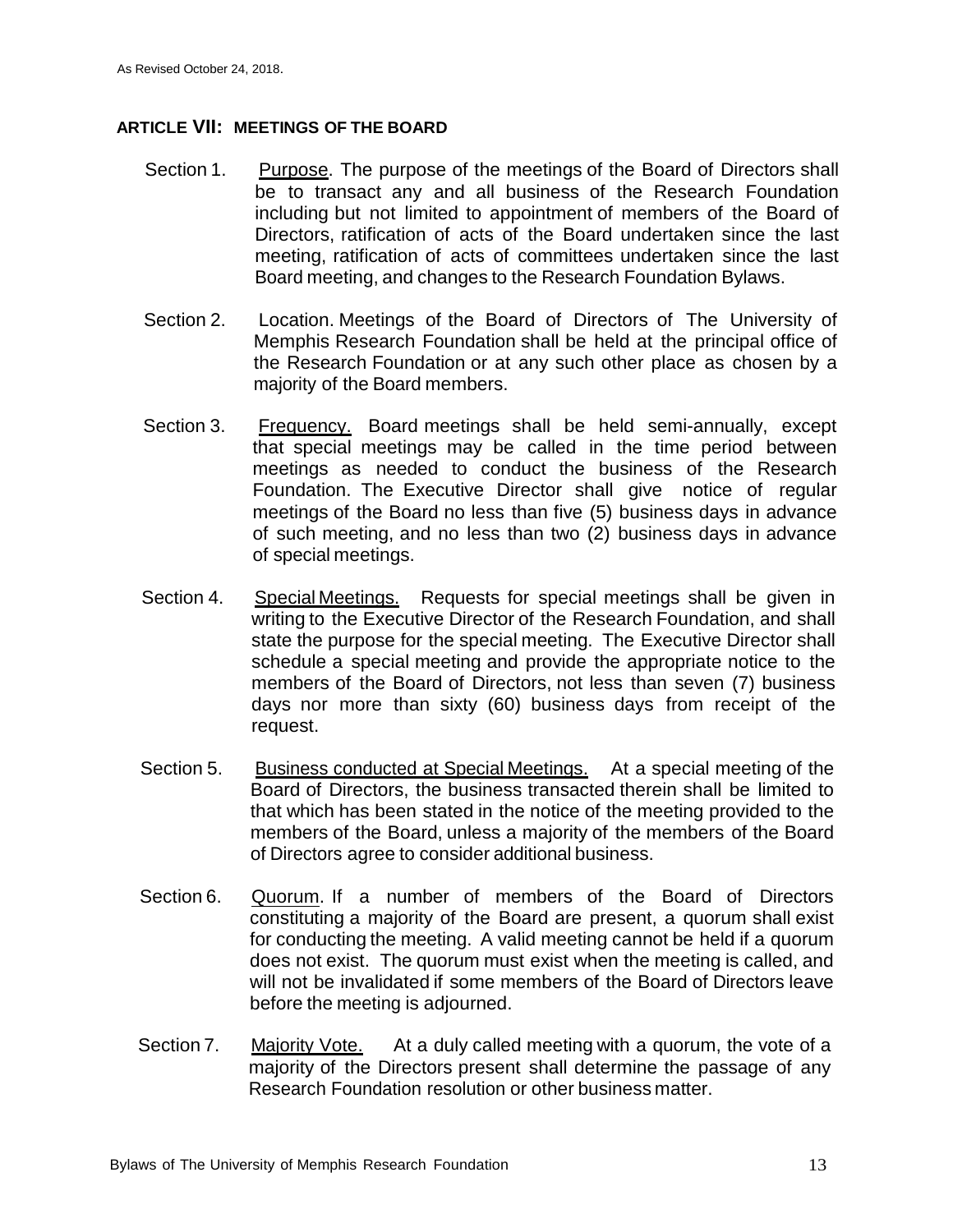- Section 8. Right to Vote. Only those persons who are shown to be members of the Board of Directors in good standing on the day of any meeting of the Board shall be entitled to vote.
- Section 9. Conduct of Meetings. The Chair of the Board of Directors or his designee shall call and preside over all meetings.
- Section 10. Participation in meetings via electronic means. One or more directors may participate in a meeting of the Board by means of telephone, internet, videoconference, or other communication means, provided that the director(s) have access to all documents, visual aids, and discussion presented at the meeting, as well as full opportunity to participate in discussion of matters transacted at the meeting to the extent he/she desires.

## **ARTICLE VIII: FINANCES**

Section 1. Funds. The current funds of the Research Foundation shall be deposited in such bank or banks, in such types of accounts, and subject to such deposit and withdrawal procedures as may be directed by the Board of Directors by resolution. Reserve funds of the Research Foundation shall be invested in such kinds and types of securities as may be directed by the Board of Directors by resolution.

> All gifts to the Research Foundation or other income not otherwise designated by the donor shall go into the general fund of the Research Foundation and shall be used exclusively for the use and benefit of the University of Memphis, in accordance with the general purpose of the Research Foundation. The Research Foundation may receive, manage, invest, and disburse conditional gifts only if such gifts are for the exclusive use and benefit of the University of Memphis.

> The Board may from time to time provide procedures for the establishment of special or designated funds to be administered by the Board under the conditions of their creation in accordance with the Articles of Incorporation.

Section 2. Income and Disbursements. All income, including contributions, received by the Research Foundation shall be deposited by the Treasurer in a special account or accounts in such banks, trust companies, or other depositaries as the Board may select. All disbursements shall be made under a proper authority of the Board. All contributions to and disbursements from the Research Foundation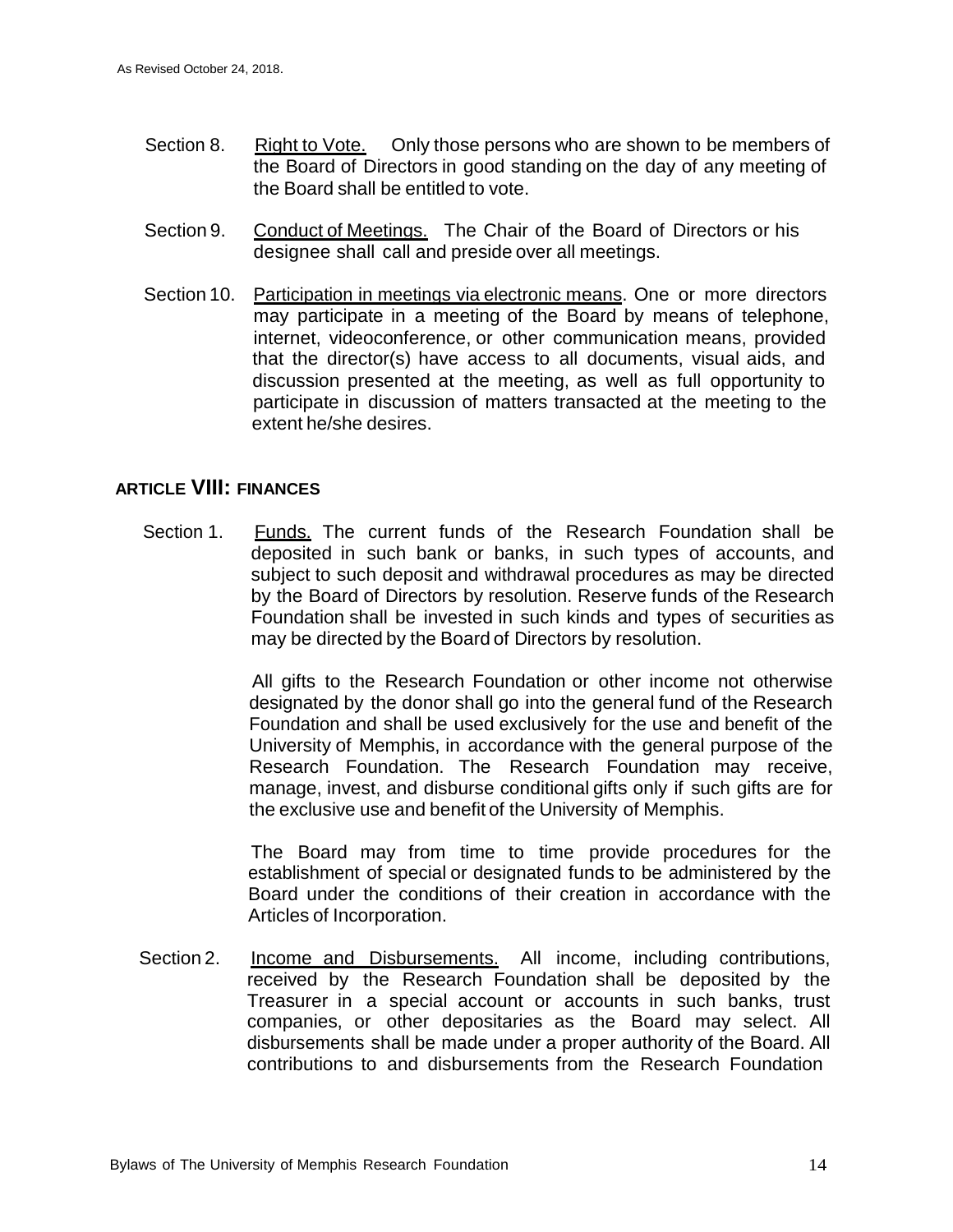shall be recorded by the Treasurer and such records shall be subject to examination at any reasonable time, upon request, by any director.

- Section 3. Budget. An itemized statement of the proposed operating income and expenditures for the following year shall be prepared by the Treasurer and submitted to the Board annually. When approved by the Board, such budget shall be the only authorization for expenditures for operating expenses of the Research Foundation subject to subsequent changes made by the Board and the provisions of Section 4 below.
- Section 4. Negotiable Instruments. All checks, drafts, bills of exchange, notes, or other instruments or orders for the payment of money shall be signed in the name of the Research Foundation or, if made payable to the Research Foundation, may be endorsed for deposit to the credit of the Research Foundation, by such officer or officers, person or persons, as the Board of Directors may from time to time designate by resolution.
- Section 5. Audit. The financial records and accounts of the Research Foundation shall be audited annually, or at such other times as directed by the Board of Directors, by a certified public accountant or firm thereof designated for that purpose by the Board of Directors.
- Section 6. The Fiscal Year. The fiscal year of the Research Foundation shall be July 1 to June 30 of the succeeding year but may be altered byresolution of the Board.
- Section 7. Finance and Audit Committee. A Finance and Audit Committee shall assist the Board's oversight of the integrity of the Foundations' financial statements by serving as the designated liaison with the foundations independent auditors. This responsibility includes assisting in the review and selection of the independent auditors for Board approval through the request for proposal process. The audit committee shall meet with the independent auditors in a private session at least once a year as part of the communication process. The audit committee shall be appointed by the Board from existing Board Members and shall consist of three members who will each serve three year terms. The Board may also appoint up to three "ex-officio" non-voting members with special expertise to assist the Audit Committee. The "ex-officio" members do not have to be regular members of the Board.

#### **ARTICLE IX: REPORTS**

A detailed annual report of the work and financial condition of the Research Foundation shall be made by the Chair annually and shall be transmitted to the Board of Directors.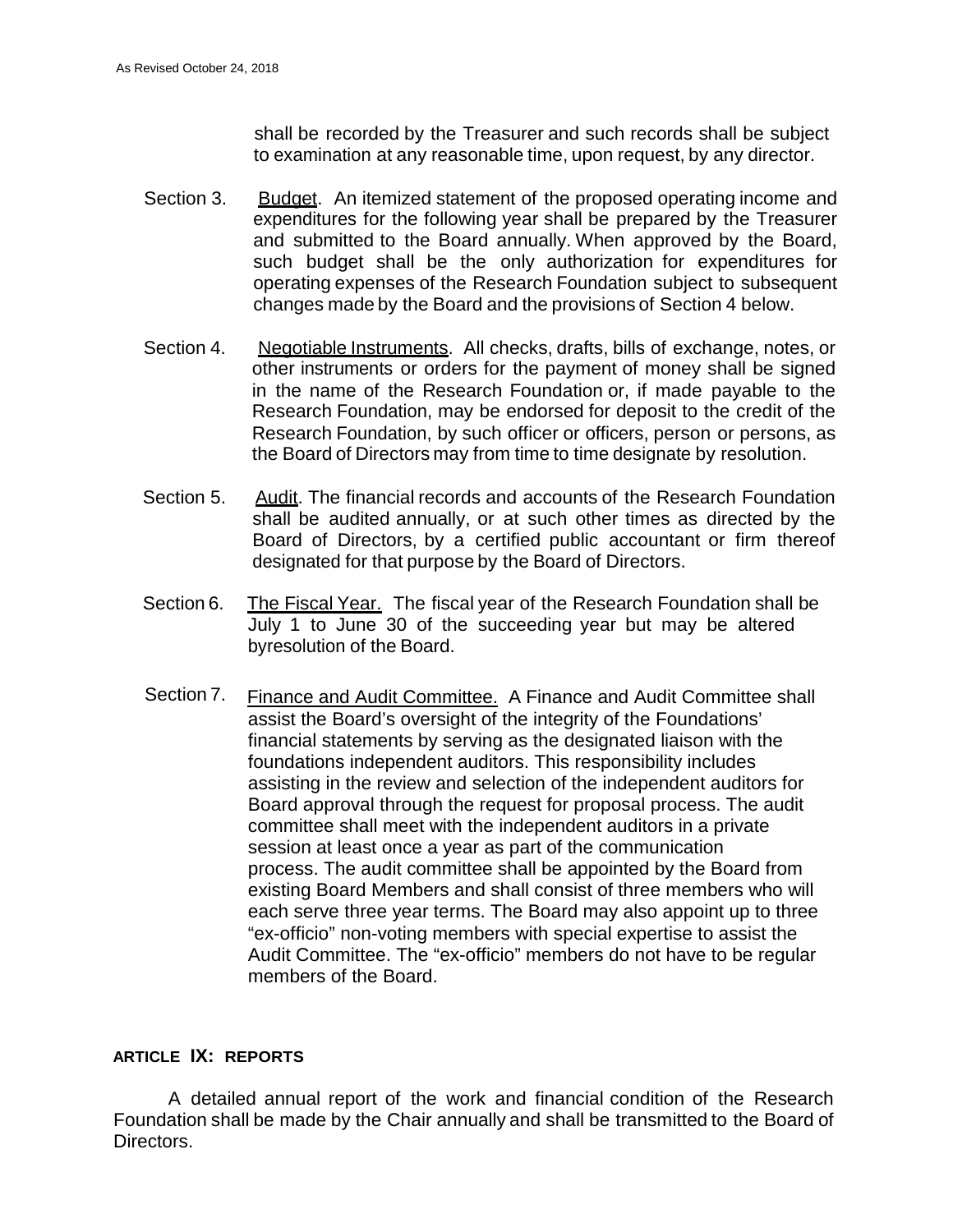The Board of Directors may appoint such agents and employees with powers to perform such acts and duties on behalf of the Research Foundation as the Board may see fit, so far as may be permitted by the Bylaws and to the extent permitted by law.

## **ARTICLE XI: EXECUTION OF CONTRACTS, DEEDS AND TRANSFERS AND REPRESENTATION WITH REFERENCE TO SECURITIES**

Section 1. Execution of Contracts and Deeds. The Chair of the Board of Directors, the Vice Chair of the Board, and the Executive Director of

Bylaws of The University of Memphis Research Foundation 15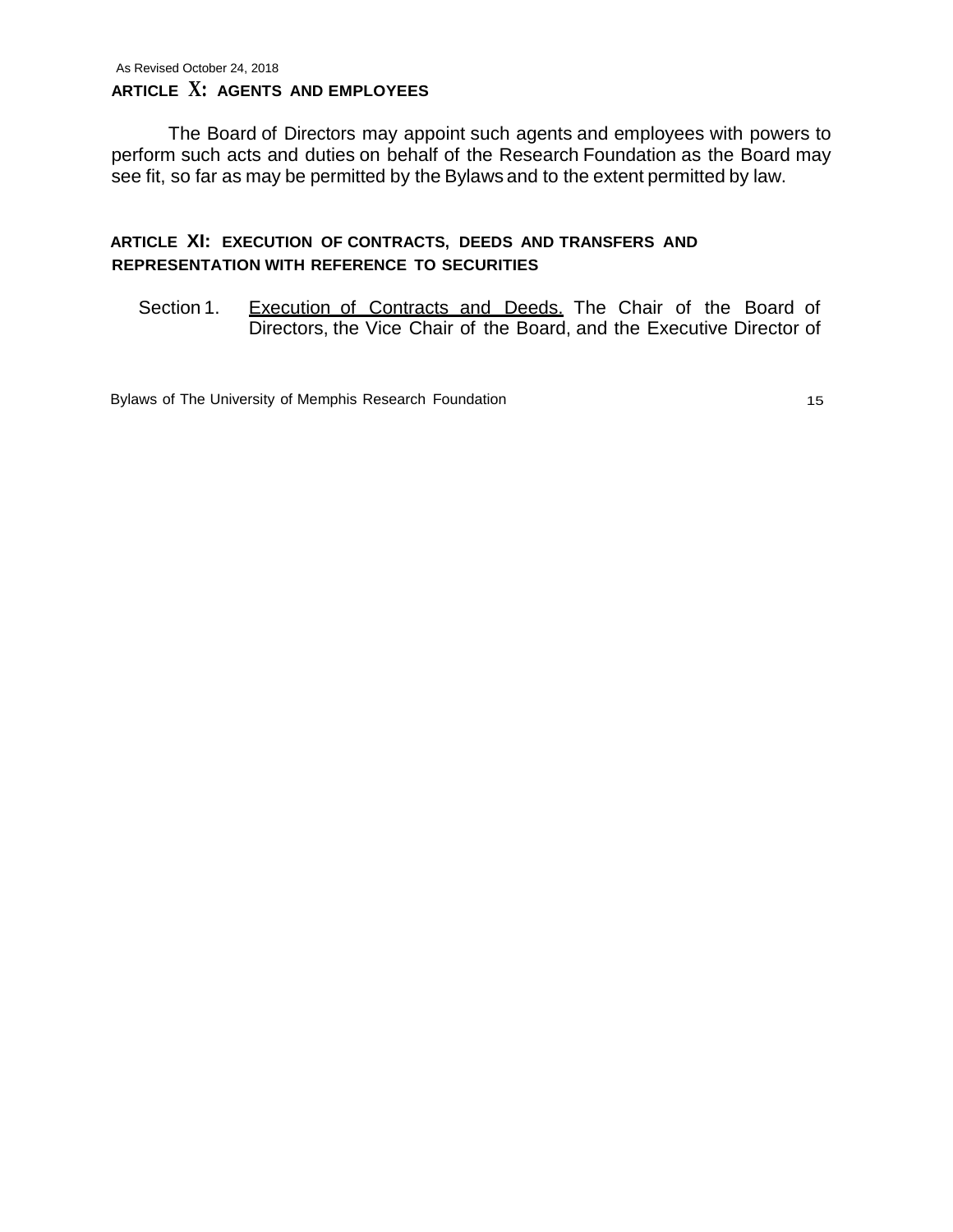the Research Foundation are authorized to enter into, to execute, and to deliver deeds, bonds, mortgages, contracts, pledges, transfers and other obligations or instruments in the name of and on behalf of. the Research Foundation, that do not exceed the maximum amount annually determined by the Board of Directors. Approval by a majority of the Board of Directors shall be required for any transaction exceeding the maximum amount.

- Section 2. Voting Securities Owned by the Research Foundation. Unless otherwise ordered by resolution of the Board, the Treasurer shall have full authority on behalf of the Research Foundation to attend, to act, and to vote at any meeting of the stockholders, bondholders, or other security holders of any corporation, trust, or association in which the Research Foundation may hold securities. At any such meeting the Treasurer shall possess all of the rights and powers incident to the ownership of such securities, which, as owner thereof, the Research Foundation might have possessed if present, including the authority to delegate such authority to a proxy. The Board may, by resolution, confer like authority upon any other person or persons.
- Section 3. Sale of Securities. Unless otherwise ordered by resolution of the Board, the Chair and the Treasurer are authorized and empowered jointly to buy and sell stock held or owned by the Research Foundation, for such consideration as should meet their approval, and to that end they are further authorized to execute all bills of sale, transfers, assignments, and other writings necessary or convenient for effectuating such purposes. The Chair and the Treasurer are further authorized to give or have given the proper notices of any such action, have all such dispositions registered and noted on the books and records of this or any other corporation or partnership where required, and to do all other things necessary or convenient to accomplish such, purchases or sales.

## **ARTICLE XII: LIABILITY OF DIRECTORS**

Section 1. Exculpation. No Director of the Research Foundation shall be personally liable to the Research Foundation for monetary damages for breach of the Director's fiduciary duty as a Director, except for: (i) any breach of the Director's duty of loyalty to the Research Foundation; (ii) any acts or omissions not in good faith or involving intentional misconduct or a knowing violation of law; or (iii) an unlawful distribution under Section 48-58-302 of the Tennessee Nonprofit Corporation Act.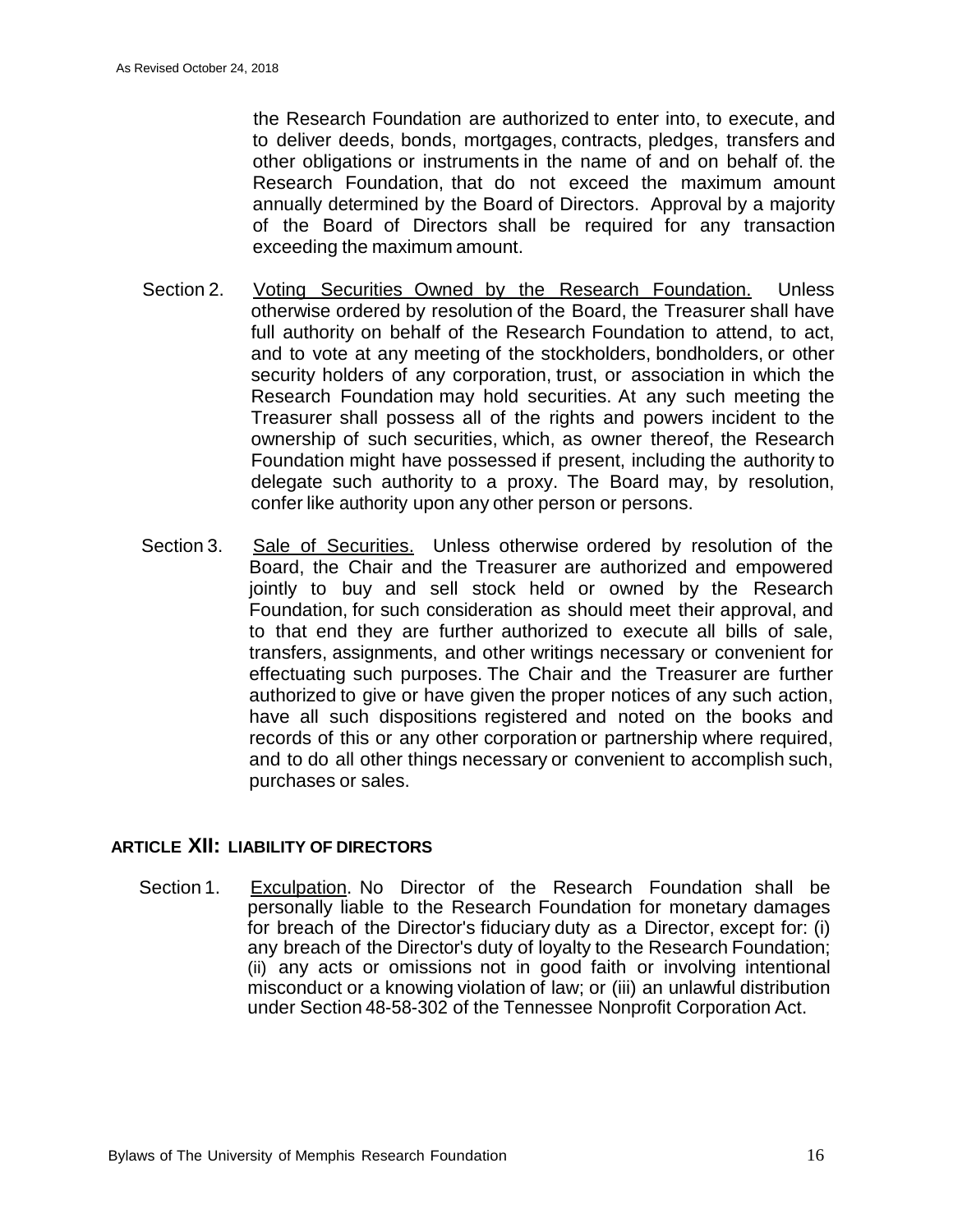#### Section 2. Indemnification.

- A. With respect to claims or liabilities arising out of or related to service as a Director of the Research Foundation, the Research Foundation shall indemnify and advance expenses to each present and future Director (and his or her estate, heirs, and personal representatives) to the fullest extent allowed by the laws of the State of Tennessee, both as now in effect and as hereafter adopted or amended.
- B. To the fullest extent allowed by the laws of the State of Tennessee, both as now in effect and as hereafter adopted or amended, each present and future Director (and his or her estate, heirs and personal representatives) shall be immune from suit arising from the conduct of the affairs of the Research Foundation.
- C. With respect to claims or liabilities arising out of or related to service as an officer of the Research Foundation, the Research Foundation shall indemnify and advance expenses to each present and future officer (and his or her estate, heirs and personal representatives) to the fullest extent allowed by the laws of the State of Tennessee, both as now in effect and as hereafter amended or adopted.

#### **ARTICLE XIII: CONFLICT OF INTEREST**

- Section 1. Conflict of Interest. A conflict of interest may exist when the interests or activities of any Director, officer or staff member may be seen as competing with the interest or activities of the Research Foundation, or the Director, officer or staff member derives a financial or other material gain as a result of a direct or indirect relationship.
- Section 2. Disclosure Required. Any possible conflict of interest shall be disclosed to the Board of Directors by the person concerned, if that person is a Director or the Chair of the Research Foundation, or to the Chair, or to such person or persons as he or she may designate, if the person is a member of the staff.
- Section 3. Abstention from Vote. When any conflict of interest is relevant to a matter requiring action by the Board of Directors, the interested person shall call it to the attention of the Board of Directors or its appropriate committee and such person shall not vote on the matter; provided however, any Director disclosing a possible conflict of interest may be counted in determining the presence of a quorum at a meeting of the Board of Directors or a committee thereof. Any committee, which